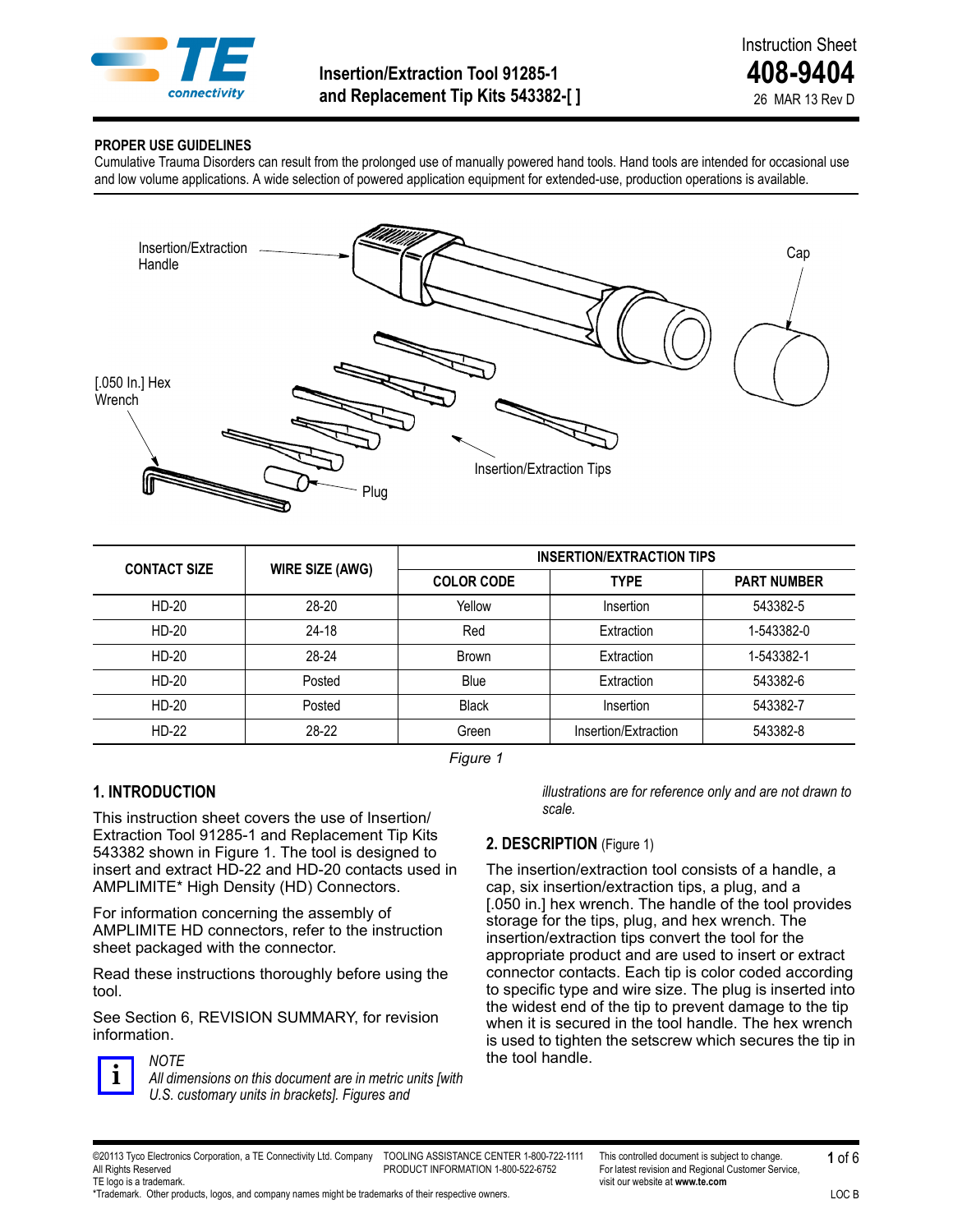



*Figure 2*

## **3. TOOL ASSEMBLY** (Figure 2)

Refer to Figure 1 and select the appropriate contact, wire size, and insertion/extraction tip. Proceed as follows:

1. Insert plug into the widest end of the insertion/ extraction tip.

2. Slide the insertion/extraction tip into the end of the tool handle with the orientation latch positioned toward the bottom of the tool.

3. Using the hex wrench, tighten the setscrew to secure the tip in the tool handle.

# **4. INSERTION/EXTRACTION PROCEDURES**

#### **4.1. Inserting A Wire Crimped Contact** (Figure 3)

1. Position tool handle between thumb and fingertips, then place wire over the wire slot of the tip. Hold wire in this position with your thumb.



*Figure 3*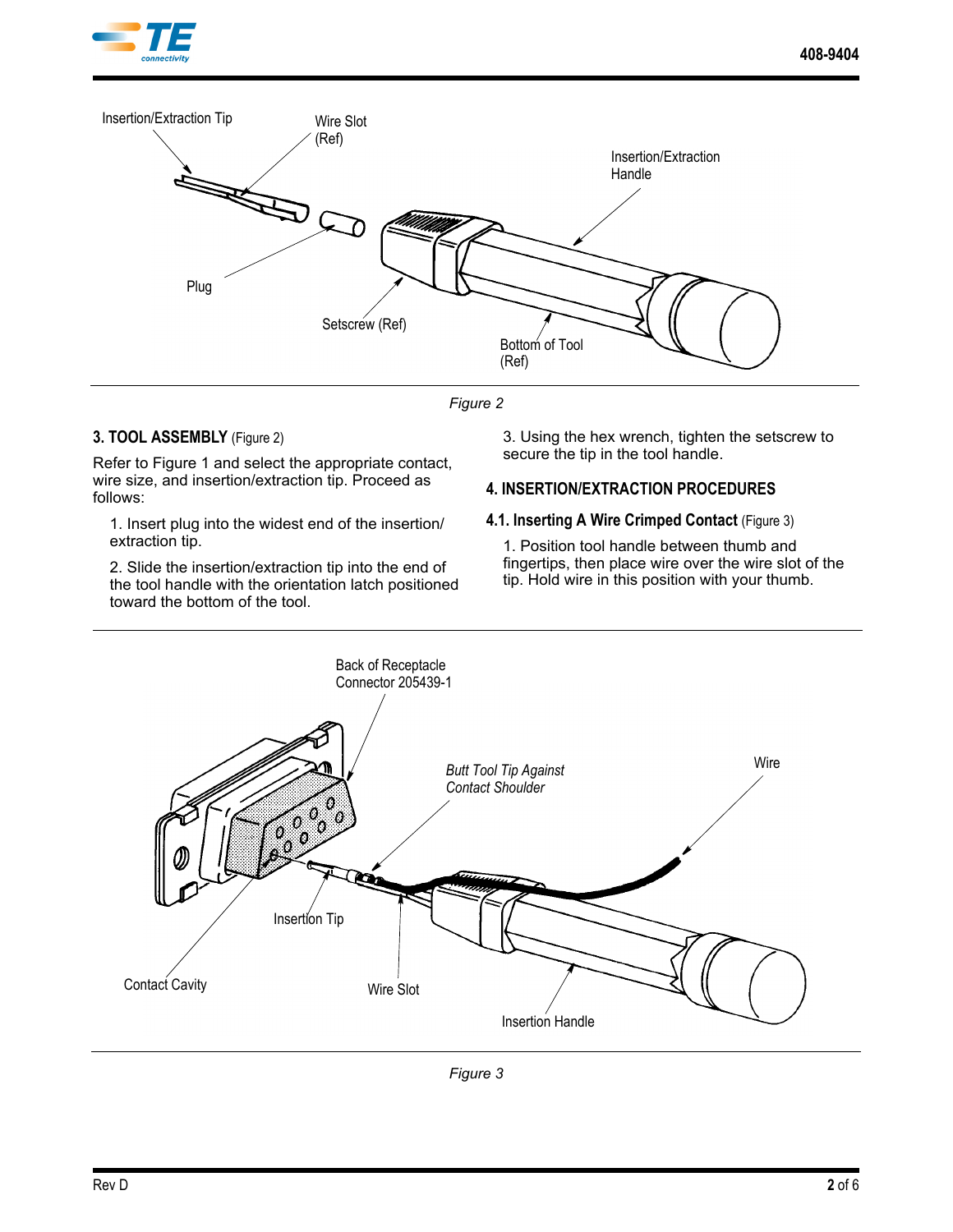

*NOTE*

2. Slide thumb over the wire toward the end of the tip.



*The wire must be positioned inside the wire slot of the tip.*

3. Slide tip over contact wire barrel until the tip butts against the contact shoulder.

4. Align contact with the BACK of the contact cavity. Push contact straight into the contact cavity until the contact bottoms.

5. Remove the insertion tool; then pull back on the wire to ensure that the contact is locked into the contact cavity.

#### **4.2. Extracting A Wire Crimped Contact** (Figure 4)

1. Position tool handle between thumb and fingertips, and align contact wire with the wire slot on the tip. Hold wire in this position with your thumb.

2. Slide your thumb over the wire toward the end of the insertion tip.



*NOTE The wire must be positioned inside the wire slot of the tip.*

3. Place tip over the contact post or crimp barrel and slide the tip straight into the contact cavity until the tip bottoms against the contact shoulder.

4. Holding the wire tight against the tool handle, pull back on the tool handle to extract the contact. If you experience difficulty in extracting the contact, repeat Steps 1 through 4.

#### **4.3. Inserting A Posted Contact** (Figure 5)

1. Place the contact in the contact cavity. Do NOT push on the contact post.

2. Position the tip over the contact post. Move the tool along the post until the tip butts against the contact stabilizer. Align the tip on the stabilizer as shown in Figure 5.

3. Hold the tool handle, and push the contact post to make certain that the contact is locked in the cavity.



*Contacts with tail lengths longer than 10.85 mm [.427 in.] must use yellow color coded insertion tips.*



*Figure 4*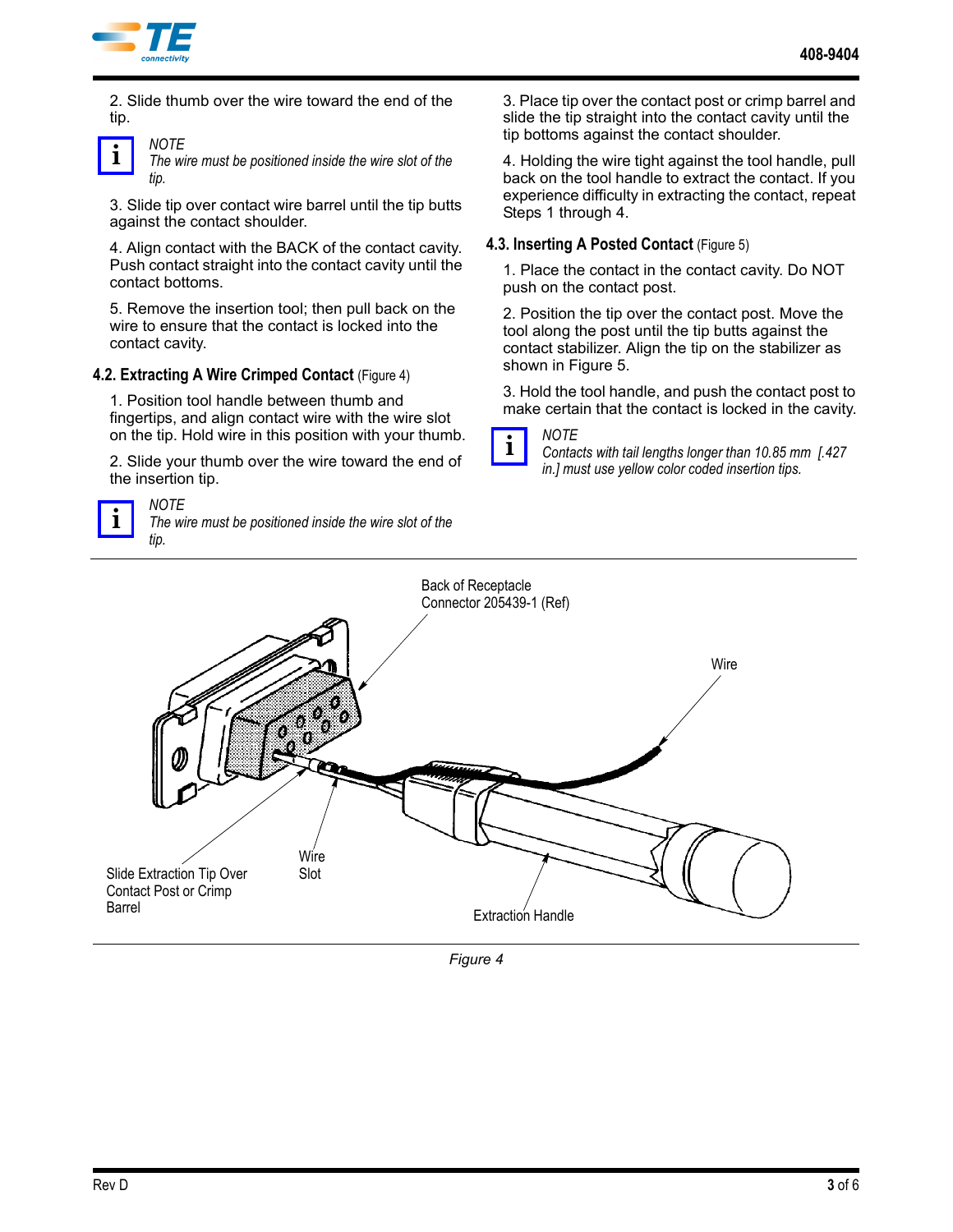



*Figure 5*

#### **4.4. Extracting A Posted Contact** (Figure 6)

1. Place the extraction tip over the contact post. Move the tool along the post until the tip enters the contact cavity.

2. Align the groove of the extraction tip with the contact stabilizer as shown in Figure 6.

3. Push the tip past the stabilizer and straight into the cavity until it bottoms.

4. For a receptacle style connector, insert a 1.02 mm [.040 in.] diameter pin straight into the FRONT of the contact cavity. For a plug style connector, push on mating tip of contact with a suitable device.

5. Apply pressure to remove the contact and tool from the contact cavity.

### **5. TOOL INSPECTION/REPLACEMENT** (Figure 7)

Insertion/Extraction Tool is inspected before shipment. TE recommends that the tool be inspected immediately upon its arrival to ensure that the tool has not been damaged during shipment, and that the tool conforms to the dimensions provided in Figure 7.Customer-replaceable parts are provided in Figure 7. If the tool becomes broken or damaged, replacement and/or spare parts can be purchased by contacting:

CUSTOMER SERVICE (038-035) TYCO ELECTRONICS CORPORATION PO BOX 3608 HARRISBURG PA 17105-3608

For tool repair service, please contact an TE Representative at 1-800-526-5136.

### **6. REVISION SUMMARY**

Since the previous release, the last line of Figure 1 was corrected to indicate contact HD-22.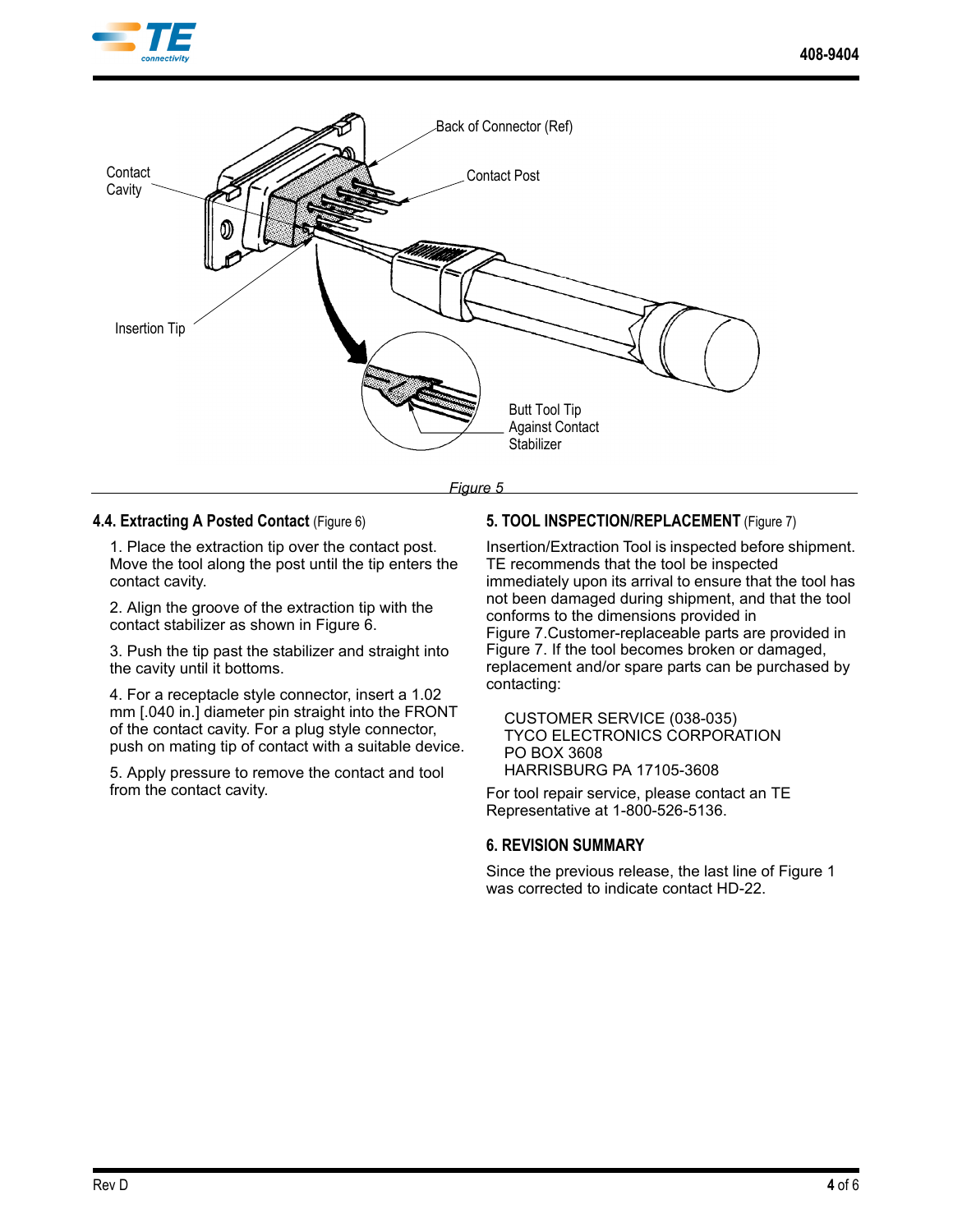



*Figure 6*